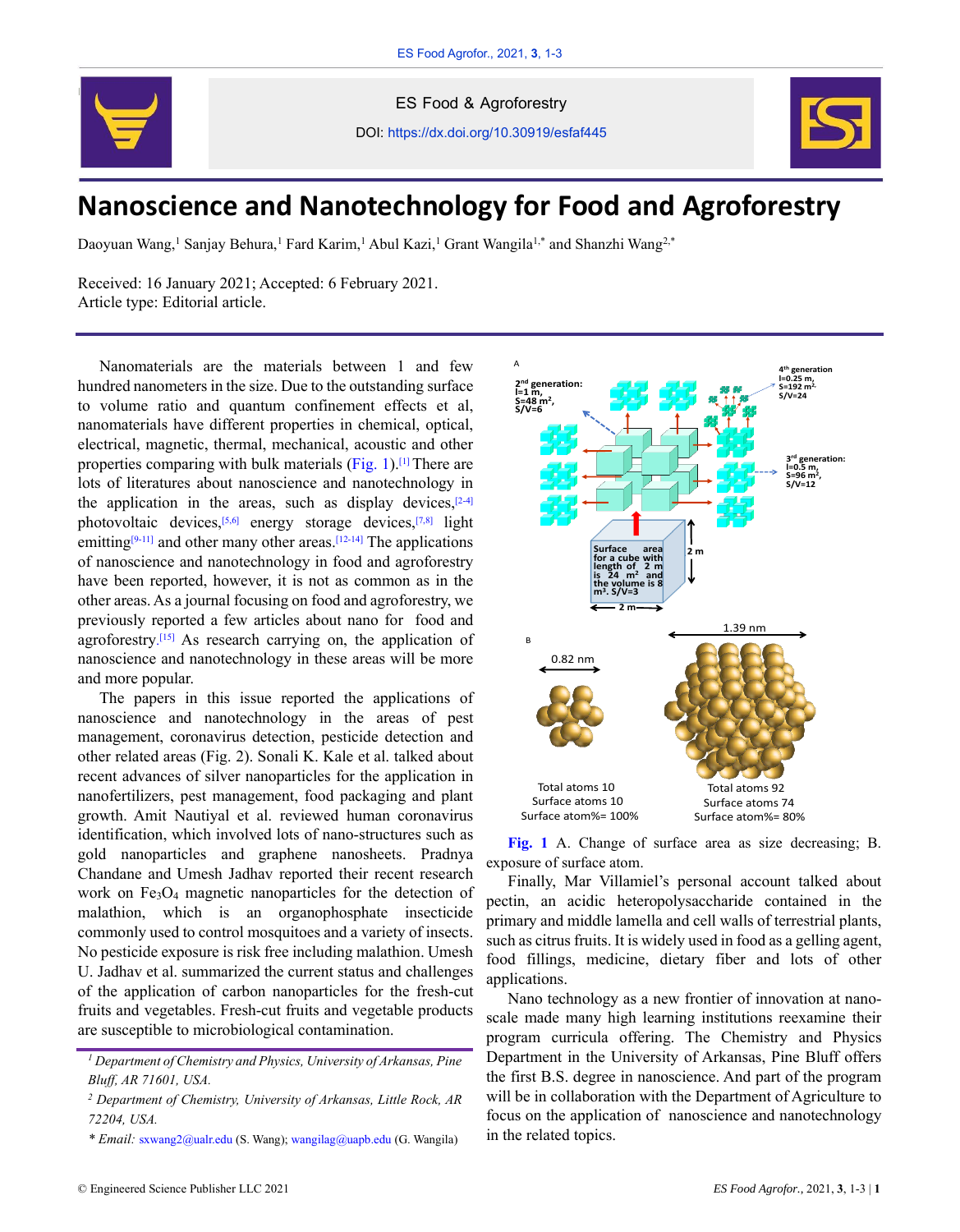

**Fig. 2** A. Emerging Agriculture Applications of Silver Nanoparticles, by Sonali K. Kale (DOI: 10.30919/esfaf438); B. Decontamination of Fresh-Cut Produce Using Photo-Active Carbon Nanoparticles: Current Status and Challenges, by Umesh U. Jadhav (DOI: 10.30919/esfaf424); C. A Simple Colorimetric Detection of Malathion Using Peroxidase Like Activity of Fe3O4 Magnetic Nanoparticles, by Pradnya Chandane (DOI: 10.30919/esfaf439); D. Identification of Human Coronavirus: An Overview on Conventional, Newly Developed and Alternative Methods, by Amit Nautiyal (DOI:10.30919/esfaf437).

## **Acknowledgements**

We are grateful to:

- 1. U. S. Department of Education, Office of Postsecondary Education, Institutional Services (Title III, Part B, HBCU Program).
- 2. National Science Foundation (NSF), HBCU-UP Targeted Infusion Award Number (FAIN): 2011901.

## **References:**

[1] Q. Jiang, C. Liu, C. Yan, G. Wangila, NanoScience: Nanomaterial, Nanotechnology and Applications, Engineered Science Publisher, 2019, Knoxville, TN, USA.

[2] Q. Jiang, F.-Q. Liu, T. Li, T. Xu, *J. Mater. Chem. C*, 2014, **2**, 618-621, doi.org/10.1039/C3TC31692K.

[3] Q. Jiang, X. Fu, Z. Chen, *Chin. Chem. Lett.*, 2006, **17**, 1447- 1450.

[4] Y. Gong, X. Fu, S. Zhang, Q. Jiang, *Chin. J. Chem.*, 2007, **25**, 1743-1747doi.org/10.1002/cjoc.200790322

[5] Q. Jiang, N. Wang, C. Yan, Z. Guo, *Eng. Sci.*, 2018, **1**, 64-68, doi.org/10.30919/es.180329.

[6] Q. Jiang and T. Xu, *Comment. Inorg. Chem.*, 2016, **36**, 200- 214, doi: 10.1080/02603594.2015.1116985.

[7] C. Liu, Q. Fang, D. Wang, C. Yan, F. Liu, N. Wang, Z.Guo, Q. Jiang, *ES Mater. Manuf*., 2019, **3**, 2–15, doi: 10.30919/esmm5f199.

[8] Y. Liu, J. Jiang, Y. Yuan, Q. Jiang, C. Yan, *Nanomaterials*, 2019, **9,** 1336, doi: 10.3390/nano9091336.

[9] J. Jiang, D. Wang, X. Ma, Z. Xiao, M. Wu, P. Peng, F. Li, F. Liu, R. Jing, C. Yan, Z. Guo, Q. Jiang, *APL Mater*., 2020, **8**, 071115, doi: 10.1063/5.0009852.

[10] Q. Jiang, X. Zeng, N. Wang, Z. Guo, Z. Xiao, J. Lu, *ACS Energy Lett.,* 2018, **3**, 264–269, doi: 10.1021/acsenergylett.7b01230.

[11] Q. Jiang, M. Chen, J. Li, Q. Xiao, X. Zeng, T. Besara, J. Lu, Y. Xin, B. Pan, C. Wang, T. Siegrist, Z. Yu, *ACS Nano*, 2017, **11**, 1073–1079, doi.org/10.1021/acsnano.6b08004.

[12] N. Wu, W. Du, Q. Hu, S. Vupputuri, Q. Jiang, *Eng. Sci*., 2020, **13**, 11-23, doi: 10.30919/es8d1149.

[13] P. Xie, Y. Liu, M. Feng, M. Niu, C. Liu, N. Wu, K. Sui, R. R. Patil, D. Pan, Z. Guo, *Adv.Composites Hybrid Mater.*, 2021, **4**,